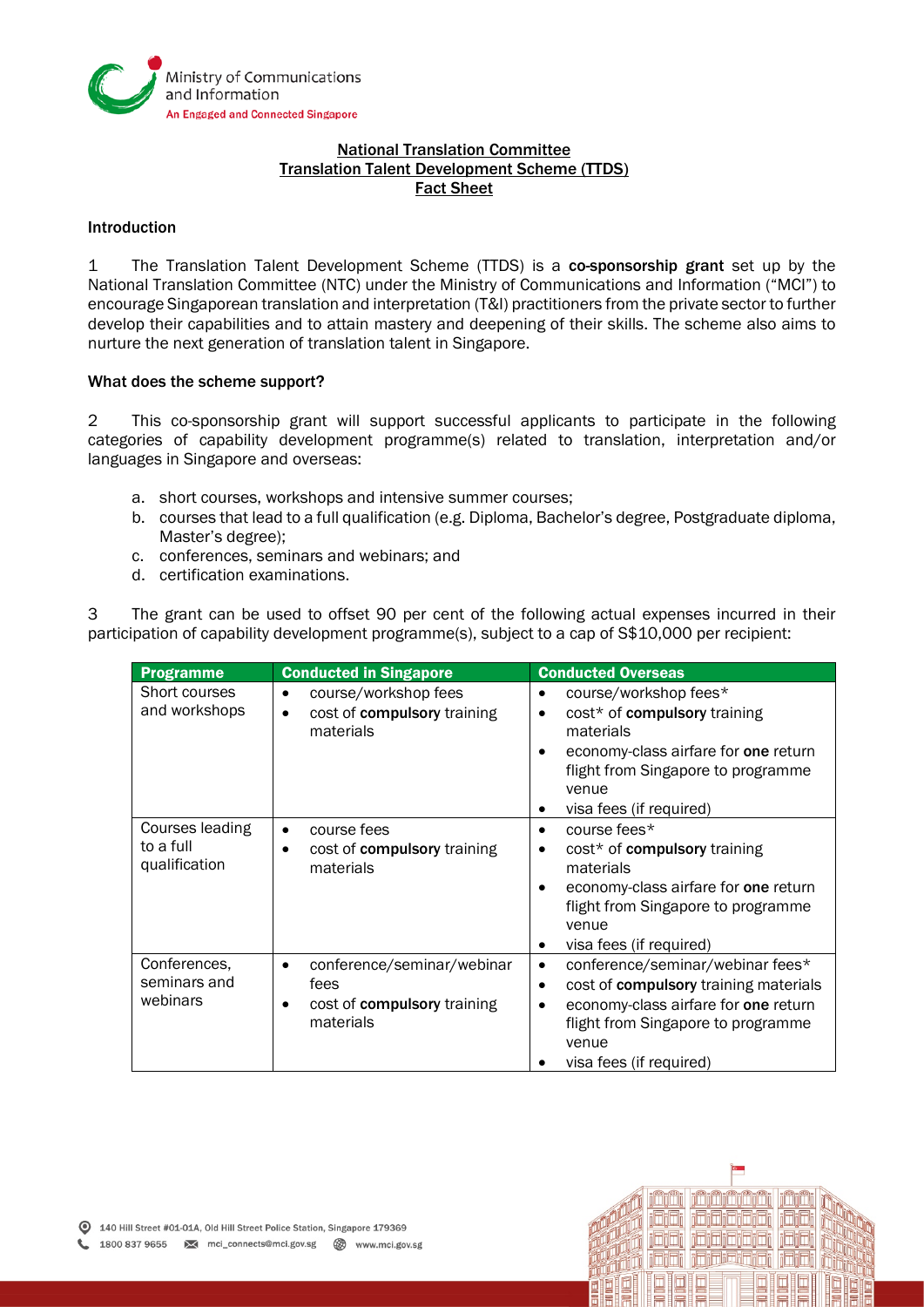| <b>Programme</b>              | <b>Conducted in Singapore</b>                                     | <b>Conducted Overseas</b>                                                                                                                                                         |
|-------------------------------|-------------------------------------------------------------------|-----------------------------------------------------------------------------------------------------------------------------------------------------------------------------------|
| Certification<br>examinations | examination fees<br>cost of compulsory training<br>٠<br>materials | examination fees*<br>cost* of compulsory training<br>materials<br>economy-class airfare for one return<br>flight from Singapore to programme<br>venue<br>visa fees* (if required) |

*\*For programmes conducted overseas, conversion of foreign currencies will be based on prevailing exchange rates published by the Monetary Authority of Singapore (MAS)*

4 Programmes of a duration of up to one year must start or end within 1 April of the application year and 31 March of the following year to be eligible, i.e. they can start/end between or on these two dates. E.g. For an application submitted in 2022, the programme(s) must fall within 1 April 2022 and 31 March 2023.

5 Programmes that stretch for more than one year (e.g. degree and postgraduate courses) must end by 31 March within three years of the application. E.g. For an application submitted in 2022, the programme must end by 31 March 2025.

6 Examples of suitable capability development programmes include programmes on general translation/interpretation, specialised translation such as audio-visual translation, legal translation, business and financial translation, specialised interpretation such as conference interpreting, translation technology (e.g. computer-assisted translation and machine translation) and applied linguistics. All programmes will be evaluated on a case-by-case basis against the applicant's stated capability development plans.

## Who can apply?

7 The TTDS is open to Singapore citizens who are T&I practitioners from the private sector with at least one year of combined experience in translation and/or interpretation and with good work performance.

- 8 For the purposes of the TTDS, a "T&I practitioner" is defined as:
	- a. A full-time staff employed in a translation agency, and who deals with translation and/or interpretation between any of the permitted language pairs regularly in the course of work;
	- b. A full-time staff employed in other industries/businesses (e.g. media organisations, creative agencies, production/publishing houses, IT-related companies, law firms and so forth), but deals with translation and/or interpretation between any of the permitted language pairs regularly in their course of work; or
	- c. A full-time freelance practitioner who operates their own business or trade (without engaging any staff/worker) and deals with translation and/or interpretation between any of the permitted language pairs regularly in their course of work.

The "permitted language pairs" are English and Chinese, English and Malay, or English and Tamil.

ididi idididid

ididi idididididi

jajaj jainistajaj

9 Applicants/recipients must not be a civil servant or public officer, i.e. they must not join or have joined the Public Service (i.e. the Government, including any Ministry or Organ of State, or any statutory board or affiliates), whether on a full-time or part-time basis.